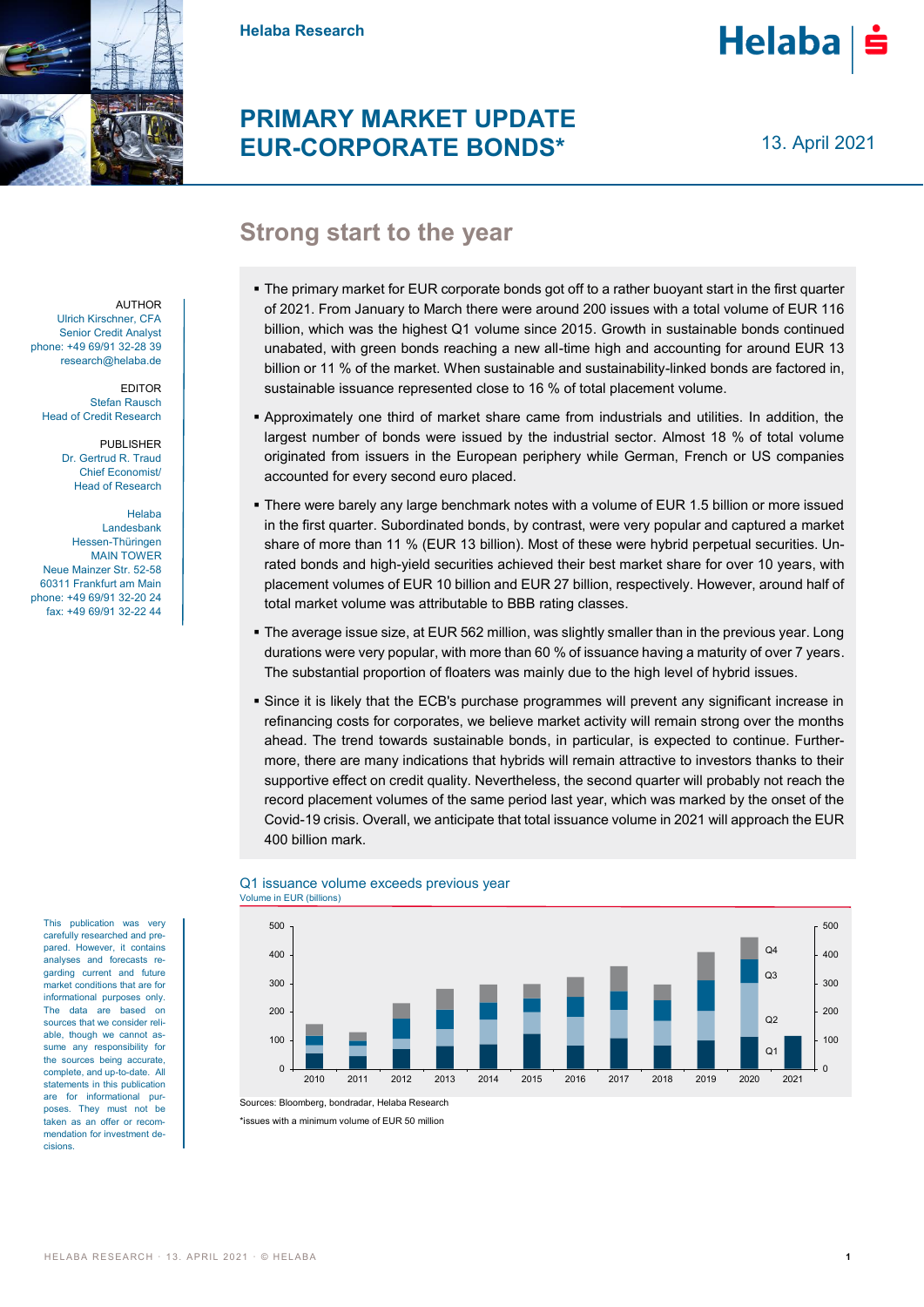## Total issuance in Q1 just below previous record<br>
Issuance activity by month (volume in EUR billions)<br>
Issuance activity by month (volume in EUR billions) Issuance activity in Q1 by year (volume in EUR billions)



Sources: Bloomberg, bondradar, Helaba Research Sources: Bloomberg, bondradar, Helaba Research

Corporate ESG bond placements in EUR billions or market share in % Issuance activity by sector in Q1 2021 (distribution by volume)



\*from Q1 2021 including sustainable bonds and sustainability-linked bonds Sources: Bloomberg, bondradar, Helaba Research

Issuance activity by sector in Q1 2021 (distribution by number of issues) Issuance activity by region in Q1 2021 (distribution by volume)



Sources: Bloomberg, bondradar, Helaba Research Sources: Bloomberg, bondradar, Helaba Research

### German companies in pole position for volume ... **Example 20** in and number of deals Issuance activity by country of origin in Q1 2021 (distribution by volume) Issuance activity by country of origin in Q1 2021 (distribution by number of issues)



Sources: Bloomberg, bondradar, Helaba Research Sources: Bloomberg, bondradar, Helaba Research Sources: Bloomberg, bondradar, Helaba Research



## Green issues reach all-time high volume Industrials and utilities account for third of market



Sources: Bloomberg, bondradar, Helaba Research

# Industrial sector places most bonds Strong showing by issuers in European periphery